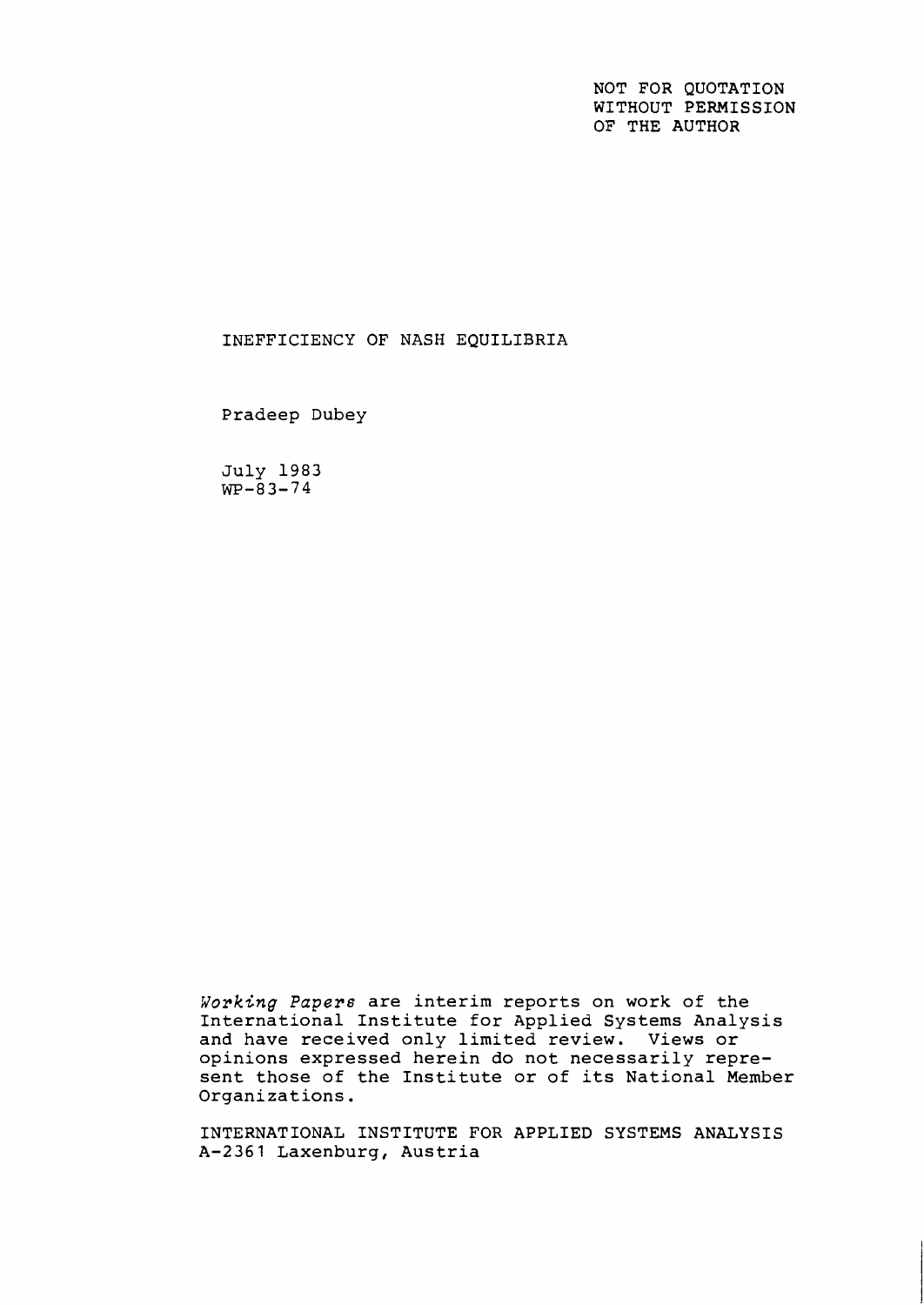PREFACE

The main theme of this paper is that Nash Equilibria of games with smooth payoff functions generally tend to be inefficient (in the Pareto sense).

> Andrzej P. Wierzbicki Chairman System & Decision Sciences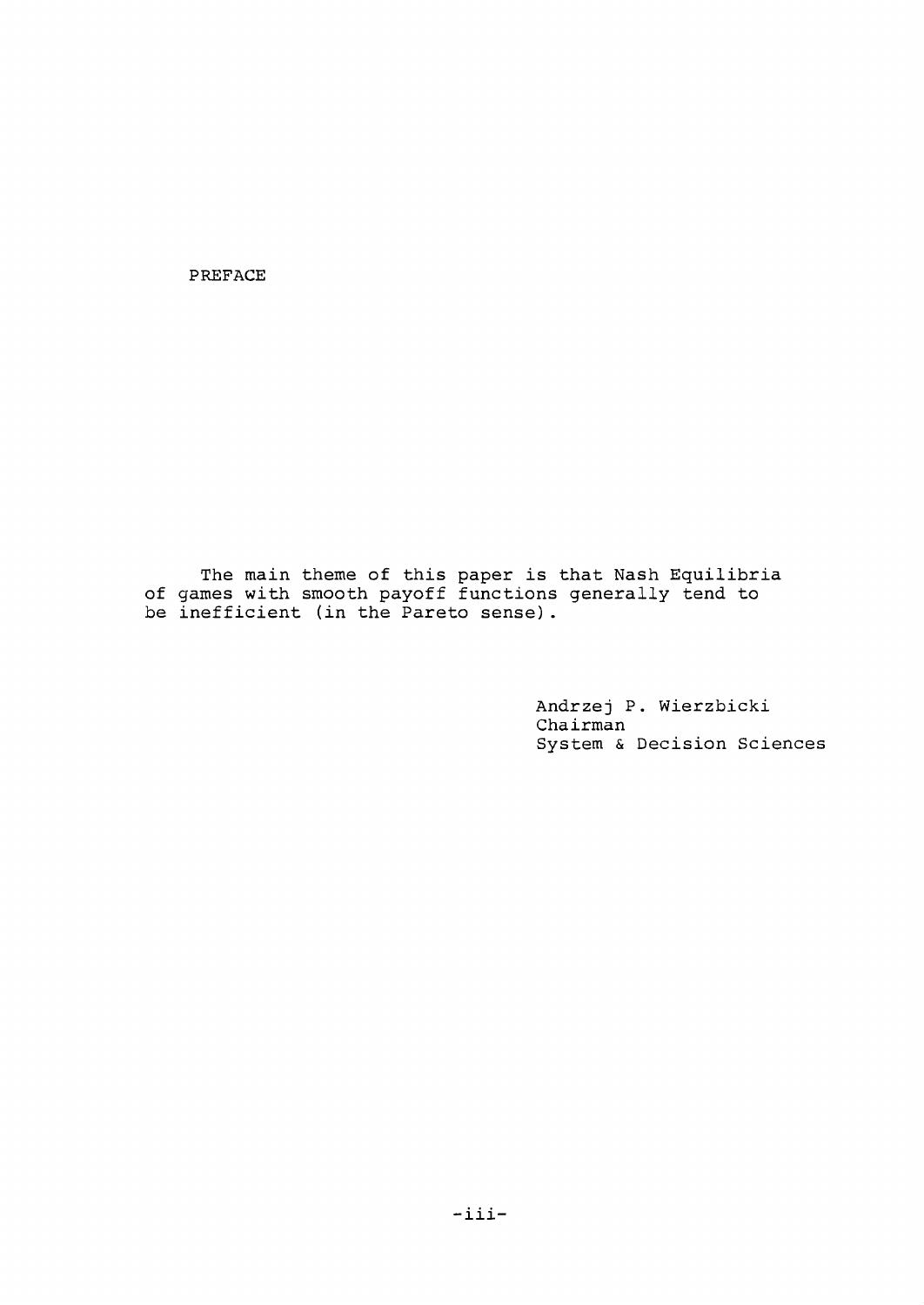BY

#### PRADEEP DUBEY

1. Introduction. The main theme of this paper is that Nash Equilibria (N.E.) of games with smooth payoff functions are generally Pareto-inefficient. Suppose that a strategic game with n players is given by n maps

$$
u^{i}: S^{1} \times \ldots \times S^{n} \longrightarrow R ,
$$

 $i = 1, \ldots, n$ , where  $S^i$  is the strategy-set and  $u^i$  the payoff function of player i. Our result states that if the functions  $u^i$  are  $c^2$ , then generically (for an open dense set of payoffs): (a) the set of N.E. is finite, (b) if an N.E. is efficient, then at least one player is on a vertex of his strategy-set, (c) if an N.E. is strong, then at most one player is off a vertex of his strategy-set. Note that (b) implies generic inefficiency if the strategy-sets are vertex-free (e.g., manifolds) or if vertices can a priori be ruled out of N.E. in the given case. The result applies to the multi-matrix games of Nash (section 4). Here a vertex corresponds to a pure strategy and, given the special structure of payoff functions, (c) can be strenthened to: if an N.E. is strong every player is using a pure strategy.

That the outcome of noncooperation (N.E.) is generally incompatible with cooperation (efficiency) has been part of the "folklore" of Game Theory as exemplified in the paradigm of the "Prisoner's  $D$ ilemma". The purpose of the paper is to put this on a rigorous footing.

This paper is a rewrite of an old version *[2]* . It is a pleasure to thank J.3. Rogawski for several comments, and in particular for the example in section 3, which is due in its entirety to him.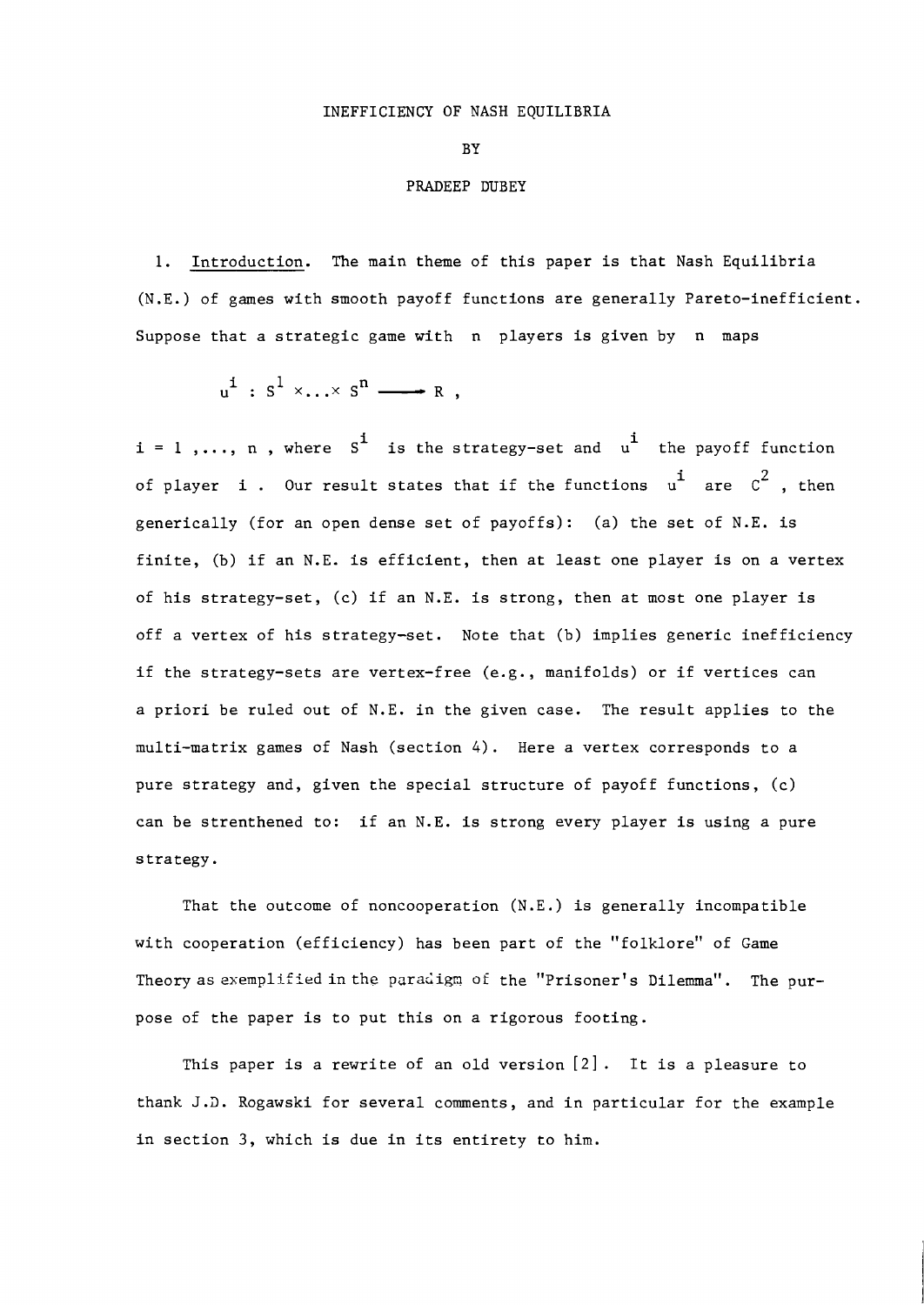#### 2. The Main Theorem

Let  $N = \{1, \ldots, n\}$ ,  $n \ge 2$ , be the set of players, and  $S^1 \subseteq R^{k(1)}$ ,  $k(i) \geq 1$ , the strategy-set of player i. Here S<sup>i</sup> is the unit simplex, i.e.,  $S^{\mathbf{i}} = \{x \in R_+^{k(\mathbf{i})} : \sum_{j=1}^{k(\mathbf{i})} x_j \leq 1\}$ . (For more general strategy-sets, see Remark 1.) Fix neighborhoods  $v^i$  of  $s^i$  and put  $v = v^1 \times ... \times v^n$ . Let U be the linear space of all  $c^2$  functions from V to the reals endowed with the  $C^2$ -norm, i.e., for all<sup>1</sup> u in U,  $\|u\|$  = sup $\{\|u(s)\|$  ,  $\|Du(s)\|$  ,  $\|D^2u(s)\|$  : s  $\boldsymbol{\epsilon}$  V} . Our space of noncooperative games will be  $(U)^n$ ; for any  $u = (u^1, ..., u^n) \in (U)^n$ ,  $u^i$  is the payoff function of player i .

For any  $s = \{s^1 : i \in \mathbb{N}\} \in S = S^1 \times ... \times S^n$ ,  $T \subseteq N$ , and  $e = \{e^{i} : i \in T\} \in X \times S^{i}$ , let (s $|e\rangle$  denote the element of S obtained  ${\bf i}\in\mathbb{T} \atop {\bf f}{\bf r}$  from s by replacing s<sup>i</sup> by e<sup>i</sup> for each  ${\bf i}\in\mathbb{T}$ .

Assume  $u = (u^1, ..., u^n) \in (U)^n$  is fixed. A point  $s \in S$  is called i) <u>T-efficient</u> if there does not exist any point  $e \in X S^1$  such that i6T

 $u^{i}(s|e) \geq u^{i}(s)$  for all  $i \in T$ 

 $u^{j}(s|e) > u^{j}(s)$  for some  $i \in T$ 

- (2) a Nash Equilibrium (R.E.) if it is T-efficient for all subsets T consisting of one element
- **(3)** efficient if it is T-efficient for T <sup>=</sup><sup>N</sup>
- (4) a strons Nash Equilibrium if it is T-efficient for all subsets  $T \subset N$ .

<sup>1)</sup> i.e., it is required that the norm  $\|u\|$  of  $u$  be finite in order that u€ U . (The case when u is required to be defined only on S is more natural, but will follow from the current case--see Remark 2.)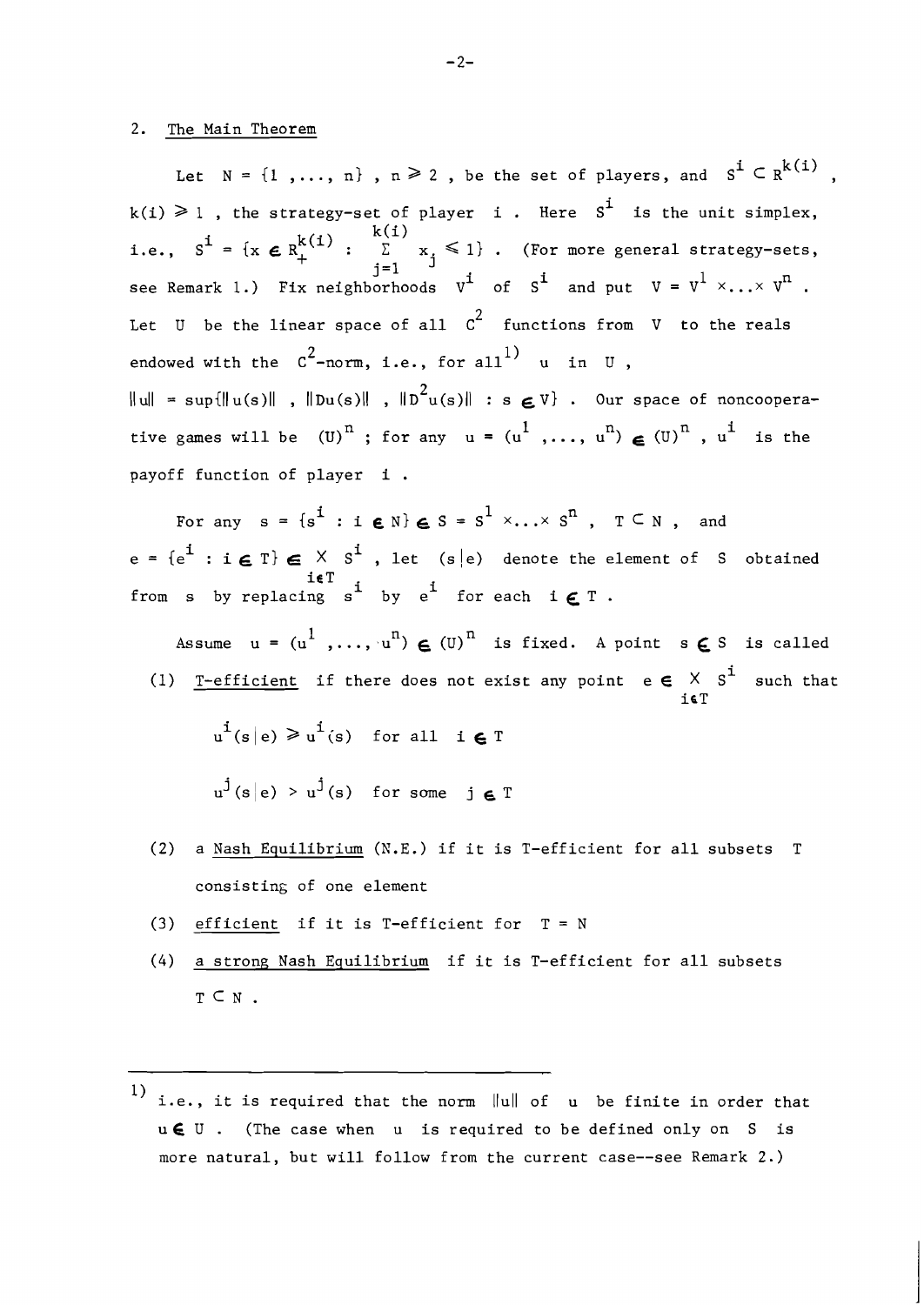Let  $N(u)$ ,  $E(u)$ ,  $G(u)$  denote the sets of Nash, efficient, strong Nash points of the game u .

Theorem There is an open dense set  $\mathbb{U}^{\phantom{\dag}}_0$  of  $\mathbb{(U)}^{\hskip.75pt \text{n}}$  such that, for  $\text{u}\, \boldsymbol{\in} \mathbb{U}^{\phantom{\dag}}_0$  :

- (a) N(u) is a finite set
- (b) if  $s = (s^1, \ldots, s^n) \in N(u) \cap E(u)$ , then at least one  $s^j$  is a vertex

(c) if 
$$
s = (s^1, ..., s^n) \in G(u)
$$
, then at most one  $s^j$  is not a vertex.

Proof First we focus on the case when  $\frac{1}{s}$  is in the interior of  $S^{\mathbf{i}}(i=1, \ldots, n)$ . Let  $r(j) = \sum k(i)$ . Then V may be viewed as a i<j subset of the Euclidean space  $R^{r(n)}$  of dimension  $r(n)$  . For  $\mathbf{s} = (\mathbf{s}^1, \dots, \mathbf{s}^n) \in \mathbb{V}$ ,  $\mathbf{s}^1$  gives the first k(1) coordinates of  $\mathbf{s}$ ,  $\mathbf{s}^2$ the next  $k(2)$  coordinates, i.e., the coordinates from  $r(1) + 1$  till r(2) , etc. Consider the derivative map

$$
(U)^n \times V \xrightarrow{D} R^{n \times r(n)}
$$

given by :

$$
D(u,s) = \begin{bmatrix} \frac{\partial u^{1}}{\partial x_{1}}(s) , \ldots , \frac{\partial u^{1}}{\partial x_{r}}(s) \\ \vdots \\ \frac{\partial u^{n}}{\partial x_{1}}(s) , \ldots , \frac{\partial u^{n}}{\partial x_{r}}(s) \\ \vdots \\ \frac{\partial u^{n}}{\partial x_{1}}(s) , \ldots , \frac{\partial u^{n}}{\partial x_{r}}(s) \end{bmatrix} n
$$

where  $u = (u^1, \ldots, u^n)$ . For fixed u,  $V \longrightarrow \mathbb{R}^{n \times r(n)}$ 

is the map obtained by restricting D :

 $-3-$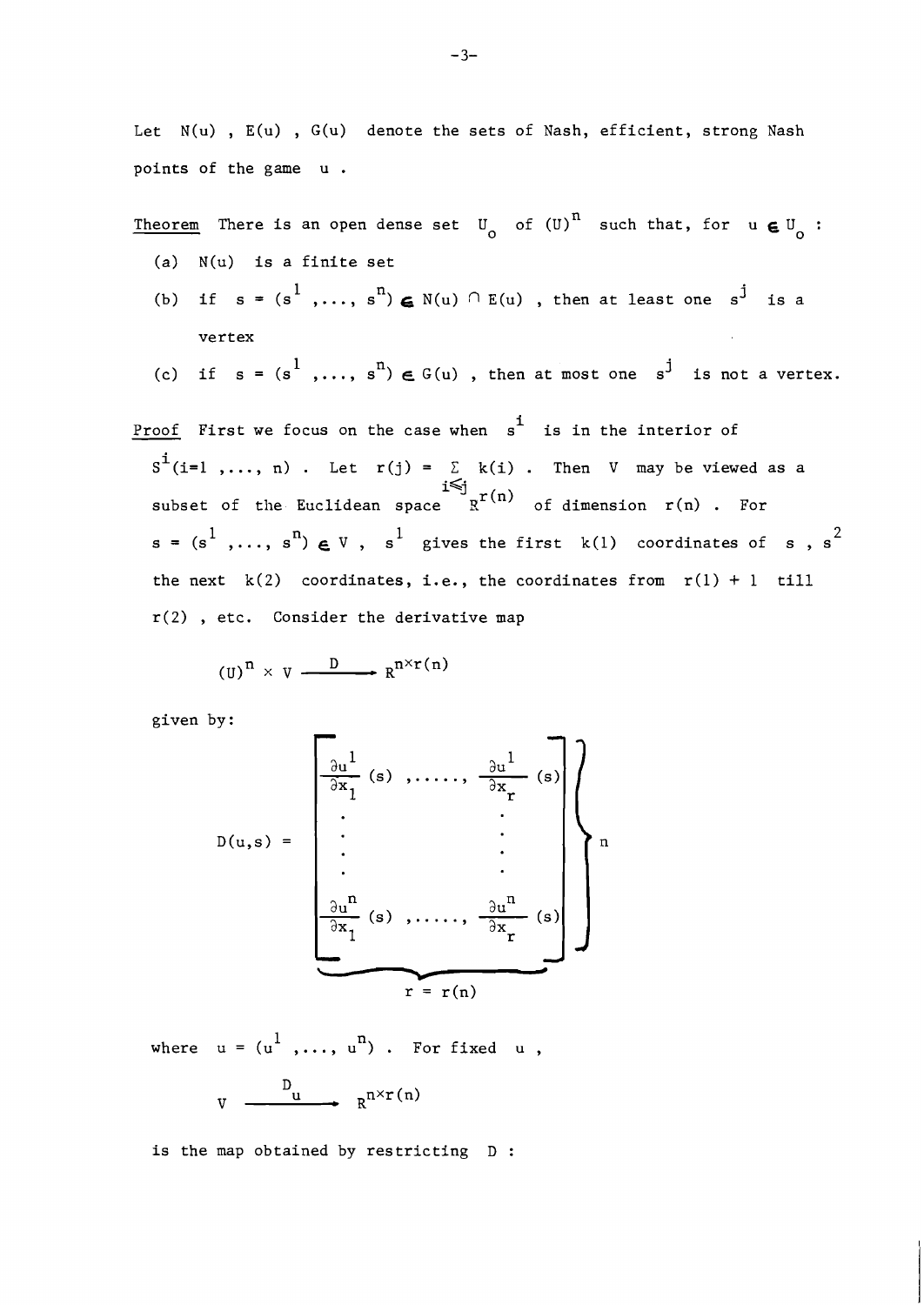$$
D_{u}(s) = D(u,s) .
$$

We define two subsets of  $R^{n \times r(n)}$  that help in the analysis of  $N(u)$ ,  $E(u)$ ,  $G(u)$ .

$$
N^* = \{ A \in R^{n \times r(n)} : A_{ij} = 0 \text{ for } r(i-1) + 1 \leq j \leq r(i) \},
$$

where  $A_{ij}$  denotes the entry in the i<sup>th</sup> row and j<sup>th</sup> column of matrix \* A, i.e.,  $A \in N$  if it has the form

$$
A = \begin{bmatrix} 0 & \dots & 0 \\ 0 & \dots & 0 \\ & & \ddots & \\ & & & \ddots \\ & & & & \ddots \\ & & & & & 0 \end{bmatrix}
$$

It is clear, since  $s \in \text{Int } s^1 \times ... \times \text{Int } s^n$  (Int  $\equiv$  interior), that

(i) 
$$
s \in N(u) \Rightarrow s \in D_u^{-1}(N^*)
$$
.

Also define  $E^{*} = {A \in R^{n \times r(n)}}$  : the rows of A are linearly dependent}. Then, as pointed out by Smale in  $[5]$  (see Appendix):

(ii) 
$$
s \in E(u) \Rightarrow s \in D_u^{-1}(E^*)
$$
.

From (i) and (ii), we have

$$
\text{(iii)} \qquad s \in \mathbb{N}(u) \cap \mathbb{E}(u) \Rightarrow s \in D_u^{-1} \quad (N^* \cap E^*) \quad .
$$

One can easily check that  $N^*$  is a submanifold of  $R^{n \times r(n)}$  of codimension  $\mathtt{r(n)}$  ; and  $\texttt{N} \overset{*}{\cap} \texttt{E}^*$  is a finite union of submanifolds  $\texttt{H}_1^*$  ,....,  $\texttt{H}_p^*$  of  $R^{n \times r(n)}$  each of which has codimension  $\geq r(n) + 1$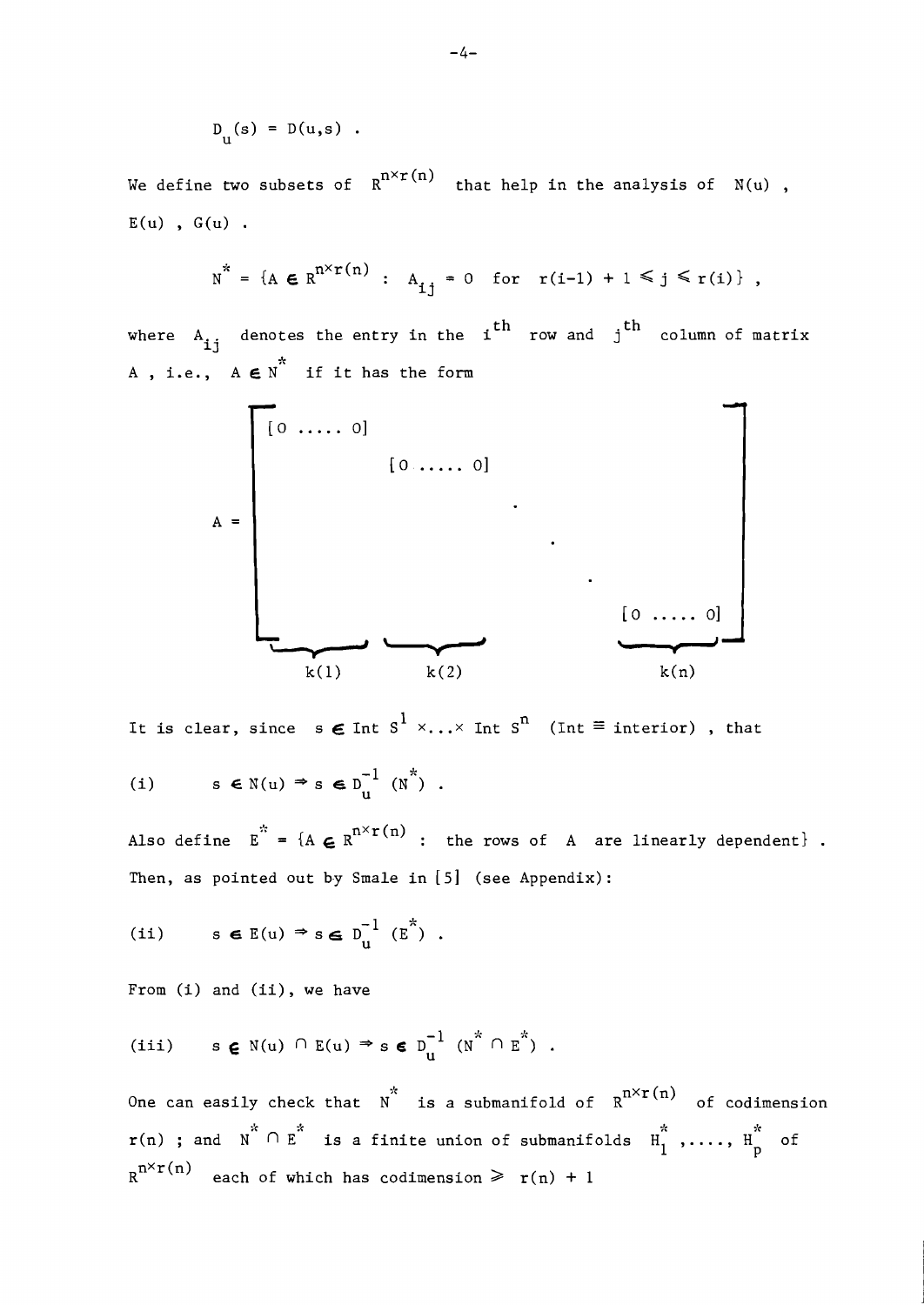Fix compact sets  $\underline{v}^1$  ,...,  $\underline{v}^n$  such that  $s^i \subset \text{Int } \underline{v}^i \subset v^i$  . Let M be any submanifold of  $R^{n\times r(n)}$  . We claim

(\*) There is an open, dense set  $U^M$  of  $(U)^n$  such that, if  $u \in U^M$ , then D<sub>u</sub> is transverse to M at every x in  $\underline{v} = \underline{v}^1 \times ... \times \underline{v}^n$ .

(\*) will follow from the Transveral Density and Openness Theorems (see Appendix) if we can show:

 $(**)$  D is tranverse to M at every  $x \in V$ .

Let y be an arbitrary vector in  $R^{n \times r(n)}$  and consider any  $\begin{array}{cc} \n\langle u_{\mathsf{O}} \end{array}$  , s<sub>o</sub>)  $\in$  (U)<sup>n</sup> X V . Construct the smooth path  $\begin{array}{cc} \n\langle u_{\mathsf{t}} \end{array}$  , s<sub>t</sub>)  $\begin{array}{ccc} 1 \\ t=0 \end{array}$  in (U)<sup> $n$ </sup> X V as follows:

$$
s_{t} = s_{0}
$$
  
\n
$$
u_{t}^{i} (x) = u_{0}^{i} (x) + \sum_{j=1}^{r=r(n)} ty_{ij} x_{j}
$$

Then

$$
D(u_t, s_t) = D(u_0, s_0) + \begin{bmatrix} ty_{11} & \cdots & \cdots & y_{1r} \\ \vdots & & \vdots & \vdots \\ y_{n1} & \cdots & \cdots & y_{nr} \\ ty_{n1} & \cdots & \cdots & y_{nr} \end{bmatrix}
$$
  
Therefore  $\frac{d}{dt} D(u_t, s_t) \Big|_{t=0} = y$ , verifying<sup>1</sup> (\*\*), and hence (\*).

Consider the open dense sets  $\mathbb{U}_{\mathrm{N}^\star}$  ,  $\mathbb{U}_{\mathrm{H}^\star}$  ,...,  $\mathbb{U}_{\mathrm{H}^\star}$  given by (\*) for the **1** P

That the inverse image of **D** splits follows trivially from the finite-dimensionality of the range.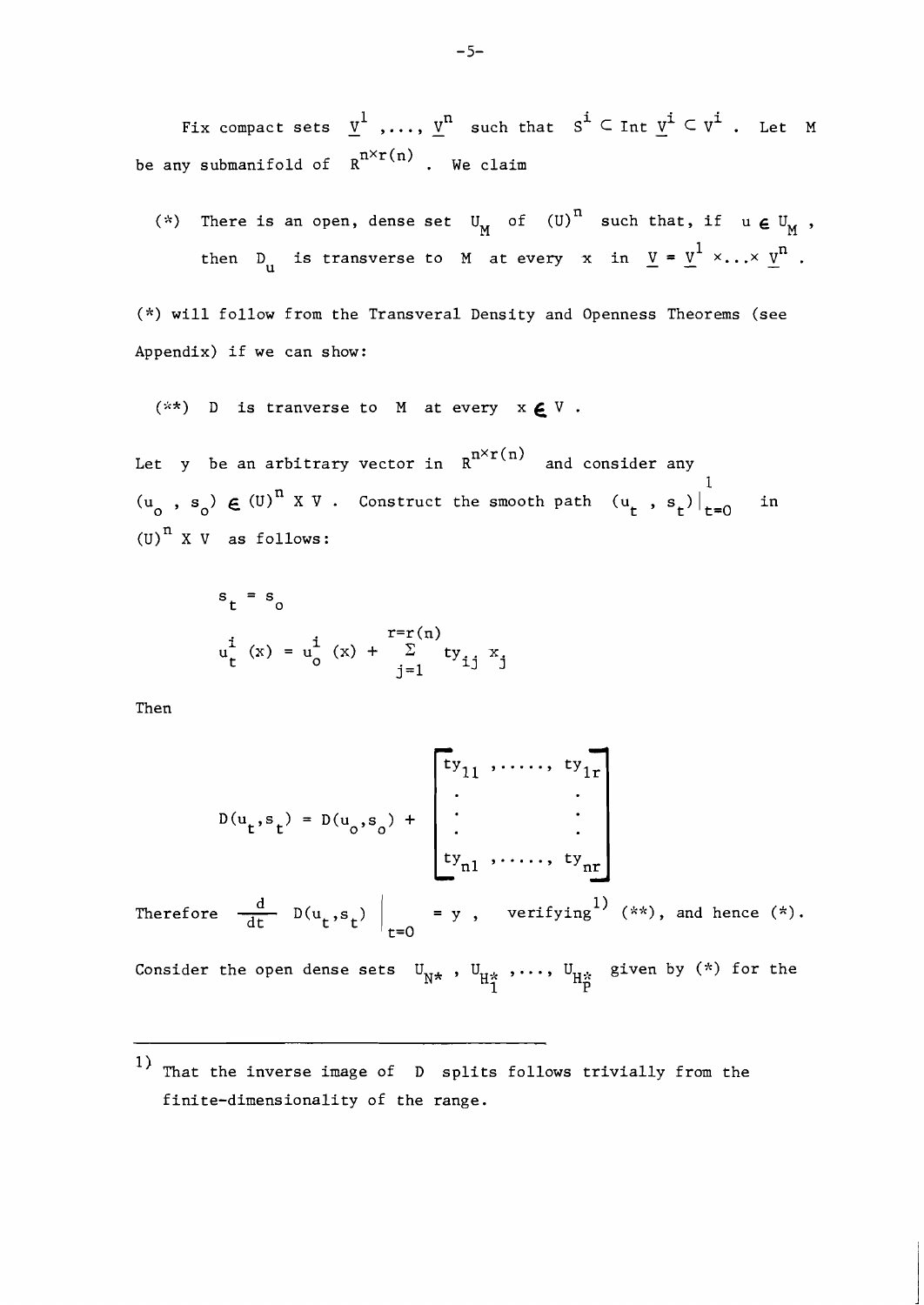submanifolds  $N^*$ ,  $H_1^*$ , ...,  $H_P^*$ . Put  $U^* = U_{N^*} \cap U_{H_P^*} \cap \dots \cap U_{H_P^*}$ . Then  $U^*$  is also open dense in  $(U)^n$ . Moreover it follows from  $(*)$  that, for  $u \in U^*$ ,

$$
\begin{aligned}\n\text{codim} \quad & \mathbf{D}_{\mathbf{u}}^{-1} \quad (\mathbf{N}^*) = \text{codim} \quad \mathbf{N}^* = \mathbf{r}(\mathbf{n}) \\
\text{codim} \quad & \mathbf{D}_{\mathbf{u}}^{-1} \quad (\mathbf{H}_{\mathbf{j}}^*) = \text{codim} \quad \mathbf{H}_{\mathbf{j}}^* > \mathbf{r}(\mathbf{n})\n\end{aligned}
$$

But dim  $V = r(n)$  , hence dim  $D_{u}^{-1}$  ( $N^{*}$ ) is zero, i.e.,  $D_{u}^{-1}$  ( $N^{*}$ ) is a discrete set. Then S  $\cap$  D<sub>11</sub> (N<sup>\*</sup>) must be finite since S is compact. By (i),  $N(u) \subseteq (S \cap D_u^{-1} (N^{\star}))$ , so  $N(u)$  is also finite (for  $u \in U^{\star}$ ).

Next consider that the set  $N(u)$   $\cap$  E(u) for  $u$   $\boldsymbol{\epsilon}$   $\stackrel{*}{\mathbf{U}}^*$  . By (iii), it is contained in  $\bigcup_{j=1}^p D_u^{-1} (H_j^*)$ . But codim  $D_u^{-1} (H_j^*) > r(n) = \dim V$ , so the sets  $\mathbb{D}^{-1}_{n}$  (H $_{\mathbf{i}}^{*}$ ) are empty. This concludes the proof of the theorem for  $s \in \text{Int } s^1 \times \ldots \times \text{Int } s^n$ .

In general, take any  $s = (s^1, \ldots, s^n) \in S$ . Go through the same argument replacing  $S^1$  by the face of  $S^1$  which contains  $s^1$  in its relative interior. If, for some subset  $R \subseteq N$ , the s<sup>1</sup> are vertices for i  $\boldsymbol{\epsilon}$  R , then look at the subgame among the remaining players in  $T = N \setminus R$ . The argument shows that for an open dense set of payoffs, if s is an N.E. of the subgame, then it is not T-efficient (and, also, that such N.E. are finite in number). Let  $U_{\alpha}$  be the finite intersection of all these open dense sets.

Q.E.D.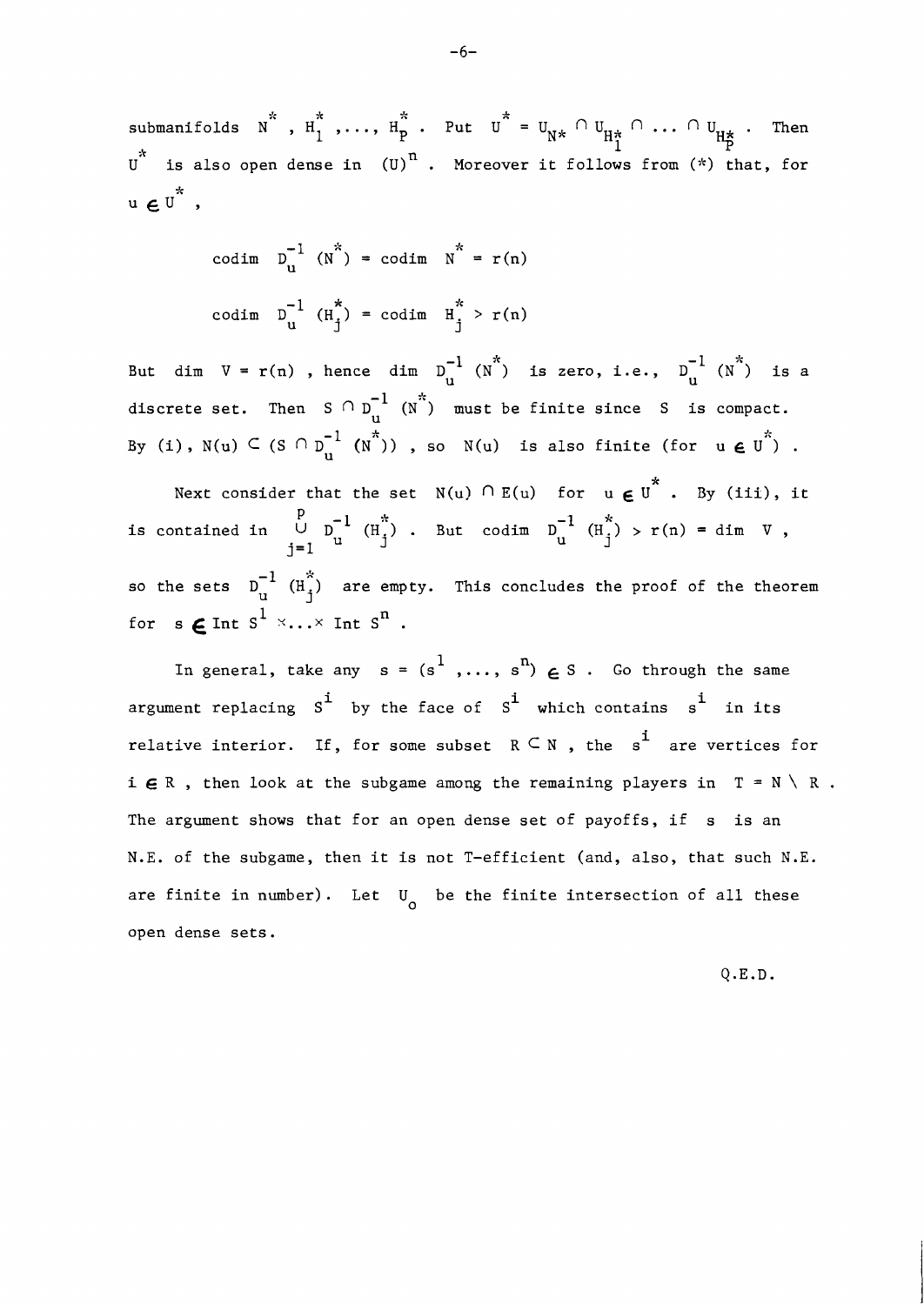Remarks

- (1) We took strategy-sets to be simplices because they occur for many classes of games (see, e.g., *[4]* , *[6]* that have traditionally been examined. But, in general, the  $S^1$  could be a finite union of submanifolds of some Euclidean space (contained in a compact region). The theorem clearly holds. (A vertex would now mean a zero-dimensional piece in this union, when the union is expressed minimally.)
- (2) Define a function  $u : S \longrightarrow R$  to be  $C^2$  if it can be extended to a  $c^2$  function on some neighborhood of S. Let  $\overline{u}$  be the space of all  $c^2$  functions on S endowed with the norm

$$
\|u\|_{c} = \sup\{\|u(s)\|, \|Du(s)\|, \|D^{2}u(s)\| : s \in S\}
$$
.

It is more natural to consider  $(U)^n$ , rather than  $(U)^n$ , to be the space of games. However, our theorem holds for  $(U)^n$  also. For any  $u \in (U)^n$  let  $u_r$  be the member of  $(U)^n$  obtained by restricting u from V to S . First note that

$$
(iv) \qquad \|u\| < \varepsilon \Rightarrow \|u_r\|_S < \varepsilon
$$

Also, it is well known that--if the  $S^1$  are "nice" sets, e.g., simplices, spheres--

(v) There exists a  $K > 0$  such that: for any  $u \in (U)^{n}$  with  $\|\underline{u}\|_{\mathcal{C}} < \varepsilon$ , we can find a  $u \in (U)^{n}$  with  $\|u\| < K \varepsilon$  and  $u_{r} = \underline{u}$ .

By (iv) and (v), if  $U_{\alpha}$  is open dense in (U)<sup>n</sup>, then so is  $\underline{v}_{0} = \{u_{r} : u \in U_{0}\}$  in  $(\underline{v})^{n}$ .

(3) Let  $\tilde{U}$  be any submanifold of  $(U)^{n}$  which satisfies the following transversality condition:  $\sim$ (T.C.) The map  $\tilde{U} \times V$  -  $\stackrel{D}{\longrightarrow} R^{n \times r(n)}$  is transverse to every submanifold of  $R^{n \times r(n)}$ 

 $\sim$ Then, clearly, our theorem holds with  $\stackrel{\sim}{{\tt u}}$  in place of  ${\tt (U)}^{\tt n}$  . If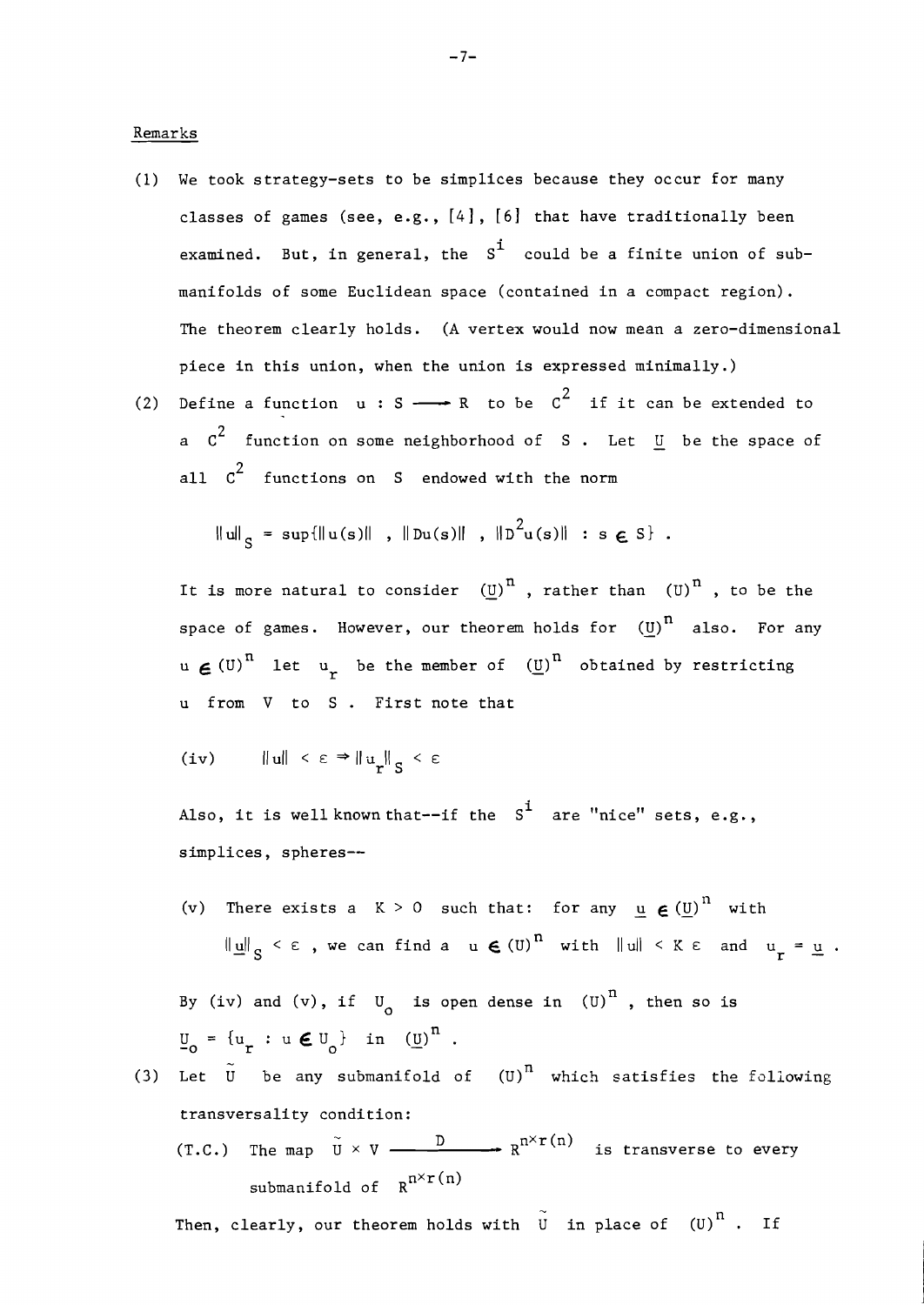$\tilde{u} = \tilde{u}^1 \times ... \times \tilde{u}^n$  and each  $\tilde{u}^i$  has the following property:  $(T.C.)^*$  for any  $y \in R^{r(n)}$  and  $x \in V$ , there is a smooth path  $u_t$ in  $\tilde{U}^{\mathbf{i}}$ ,  $0 \leq t \leq 1$ , such that  $\frac{d}{dt}(D(u_t,x) = y)$  $\sim$ 

then U will satisfy the T.C. condition. Thenext two sections provide instances of this.

(4) Consider the set  $U$  of  $(u^{1},...,u^{n})$  for which each

$$
u_{S}^{\mathbf{i}}:V^{\mathbf{i}}\longrightarrow R\ ,\ s\in V\ ,
$$

given by  $u_{s}^{i}(t) = u^{i}(s|t)$  is <u>strictly</u> concave. Then  $U_{c}$  is open in (U)<sup>n</sup>. As is well-known  $N(u) \neq \emptyset$  if  $u \in U_c$ . This shows that our result is not vacuous.

### **3.** An Example

We present the following example because it is particularly simple and illustrates all of the features of the general case.

Consider a game with two players where the strategy-set of each player is the interval [0,1] . The payoff functions are then functions on the square  $[0,1] \times [0,1]$ , which we call X; a point in X is denoted by  $(x_1, x_2)$  where  $x_j$  is the j<sup>th</sup> player's strategy choice.

For each point  $P = (a,b) \in R^2$ , let  $u_p$  be the function

$$
u_p(x,y) = -[(x-a)^2 + (y-b)^2]
$$

i.e.,  $u_p(x,y)$  is the negative of the square of the distance from  $(x,y)$ to P. Let U be the set  $\{u_p : P \in R^2\}$  of all such functions. Then U is a submanifold of  $C^2(R^2)$  and is isomorphic as a manifold to  $R^2$  itself.

We want to examine that the Nash and efficient sets of the games where each player's payoff function is selected from U . A game of this type is determined by assigning a point  $P = (a,b)$  to player 1 and a point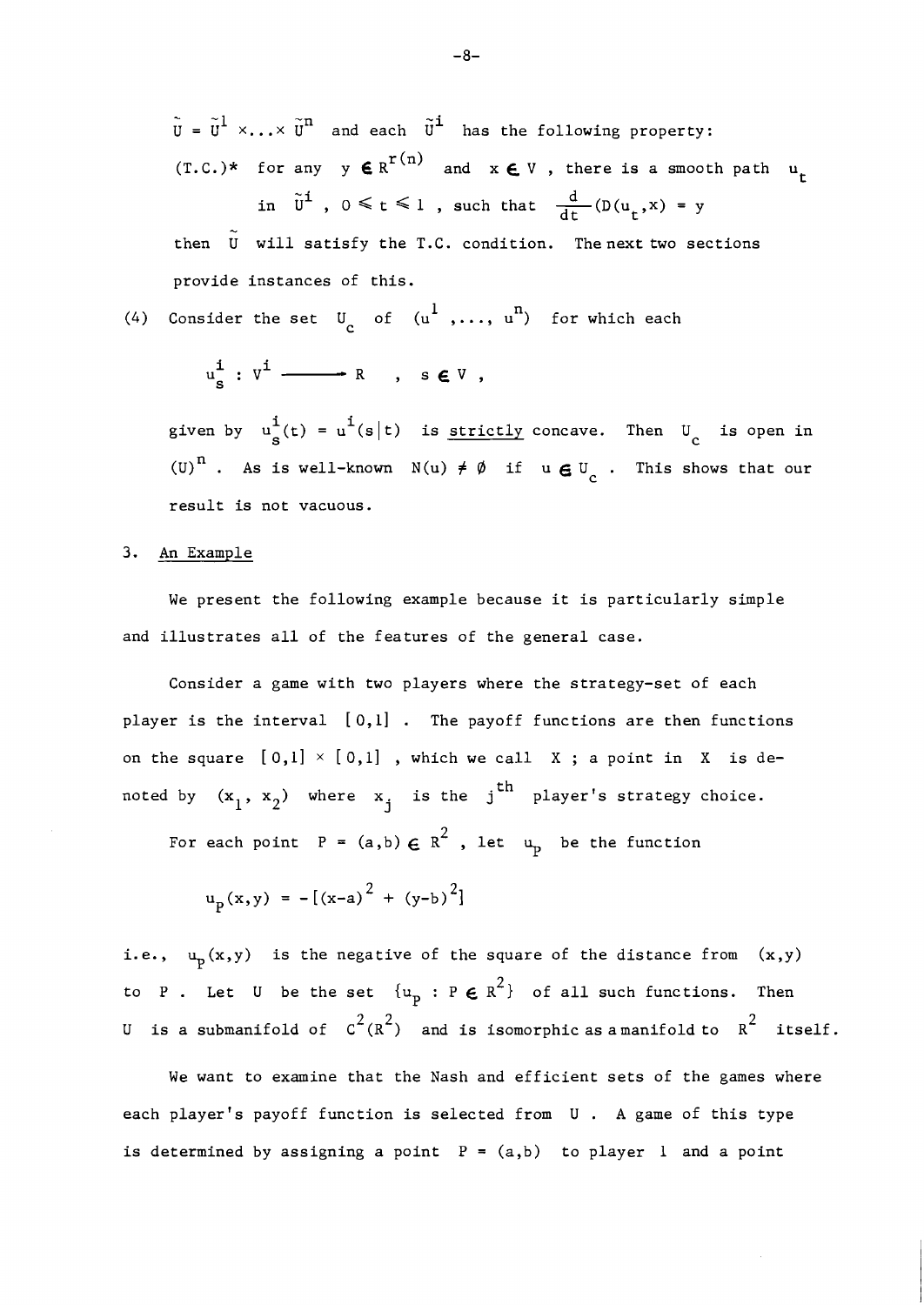$Q = (c,d)$  to player 2, so that their payoff functions are respectively  $\mathbf{u}_p$  and  $\mathbf{u}_Q$ . We denote this game to be  $(P,Q)$  .

To find the Nash equilibria of the game  $(P,Q)$ , note that player l's best response to *any* strategy choice of player 2 is the point in [0,1] closest to a; thus his best response is a if  $a \in [0,1]$ , 0 if  $a < 0$ , and l if  $a > 1$ . Similarly player 2's best response to any strategy choice of player 1 is the point in [0,1] closest to d .



In the figure on the left, the point game (P,Q) . In particular, we see that every game (P,Q) has a unique Nash equilibrium.

To describe the efficient set of the game  $(P,Q)$ , denoted by E(P,Q), we need a definition. Given any closed convex set  $C \subseteq R^2$ and a point  $M \in \mathbb{R}^2$ , there is a unique closest point to  $M$  in  $C$ . We denote this point by  $r_{\Gamma}(M)$  and call it the <u>retraction</u> of M into C. Thus

Distance (M, 
$$
r_C(M)
$$
) = min (distance (M,P))  
P $\epsilon$ C

and  $r_C$  defines a continuous map of  $R^2$  onto C such that  $r_C(P) = P$ if  $P \in C$ .

<u>Lemma 1</u>: For all P,  $Q \in R^2$ ,  $E(P,Q)$  is equal to the retraction into X of the line segment joining  $P$  and  $Q$ . In other words, if  $L(P,Q)$  is the line segment joining P and Q, then  $E(P,Q) = r<sub>y</sub>(L(P,Q))$ . Proof: We leave this as a simple exercise for the reader. Note that for all  $x \in X$ , a point y is a Pareto improvement on x if y lies on the perpendicular drawn from x to the line through P and Q .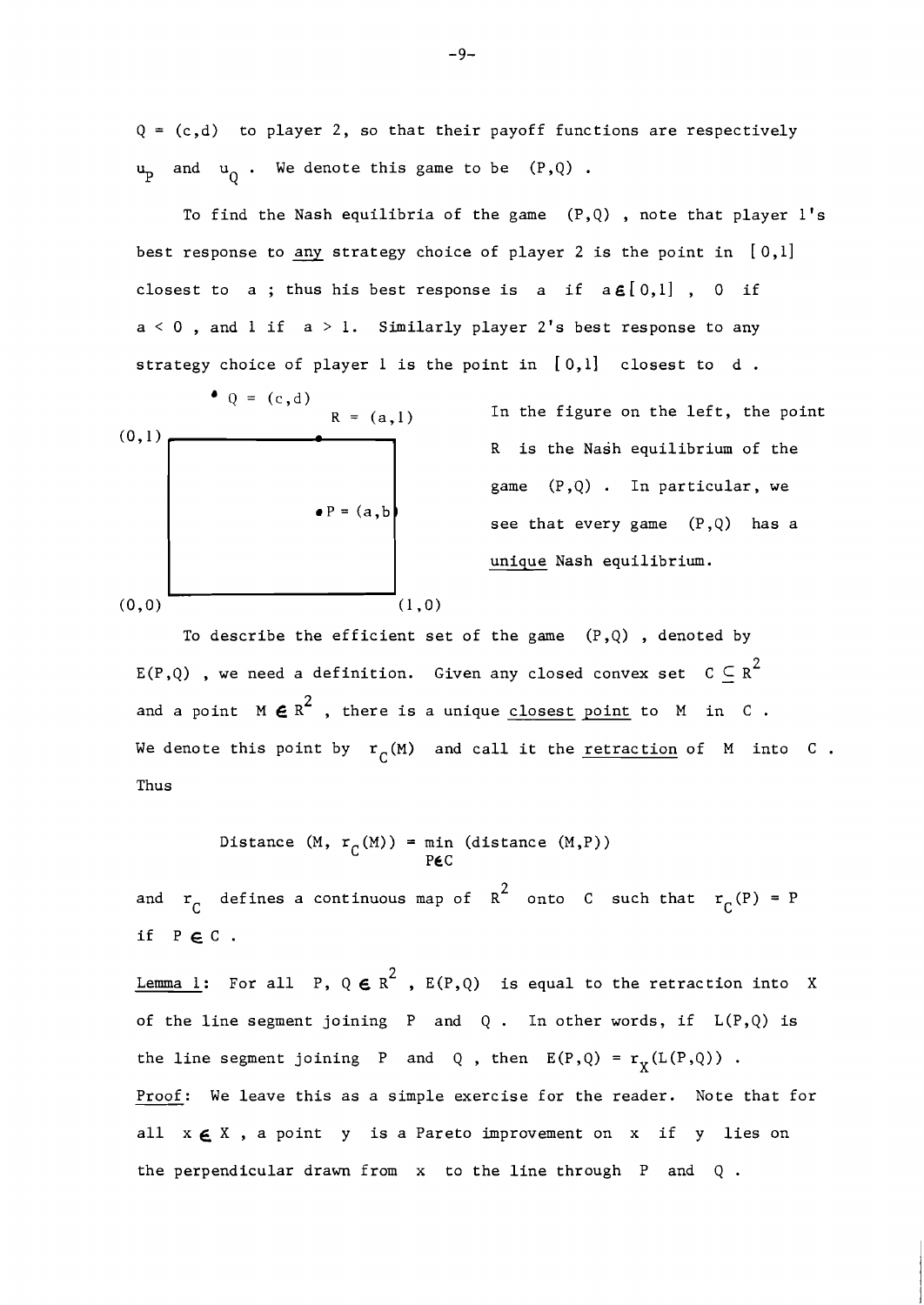Examples: (i) if P and Q both lie in X, then  $E(P,Q)$  is  $L(P,Q)$ .



(ii) if P and Q lie outside of X, then  $E(P,Q)$  may look like the following (the bold line is  $E(P, Q)$ ):



In the examples (i) and (ii), the point R is the unique Nash equilibrium and in both cases it is inefficient.

Lemma 2: Let R be the Nash equilibrium of the game  $(P,Q)$  where  $P = (a,b)$  and  $Q = (c,d)$ . Then

(a) If R does not lie on the boundary of X (that is, if neither player is on a vertex of his strategy-set at R ), then R is efficient if and only if  $a = c$  and/or  $b = d$ . The Nash equilibria of nearby games are generically inefficient.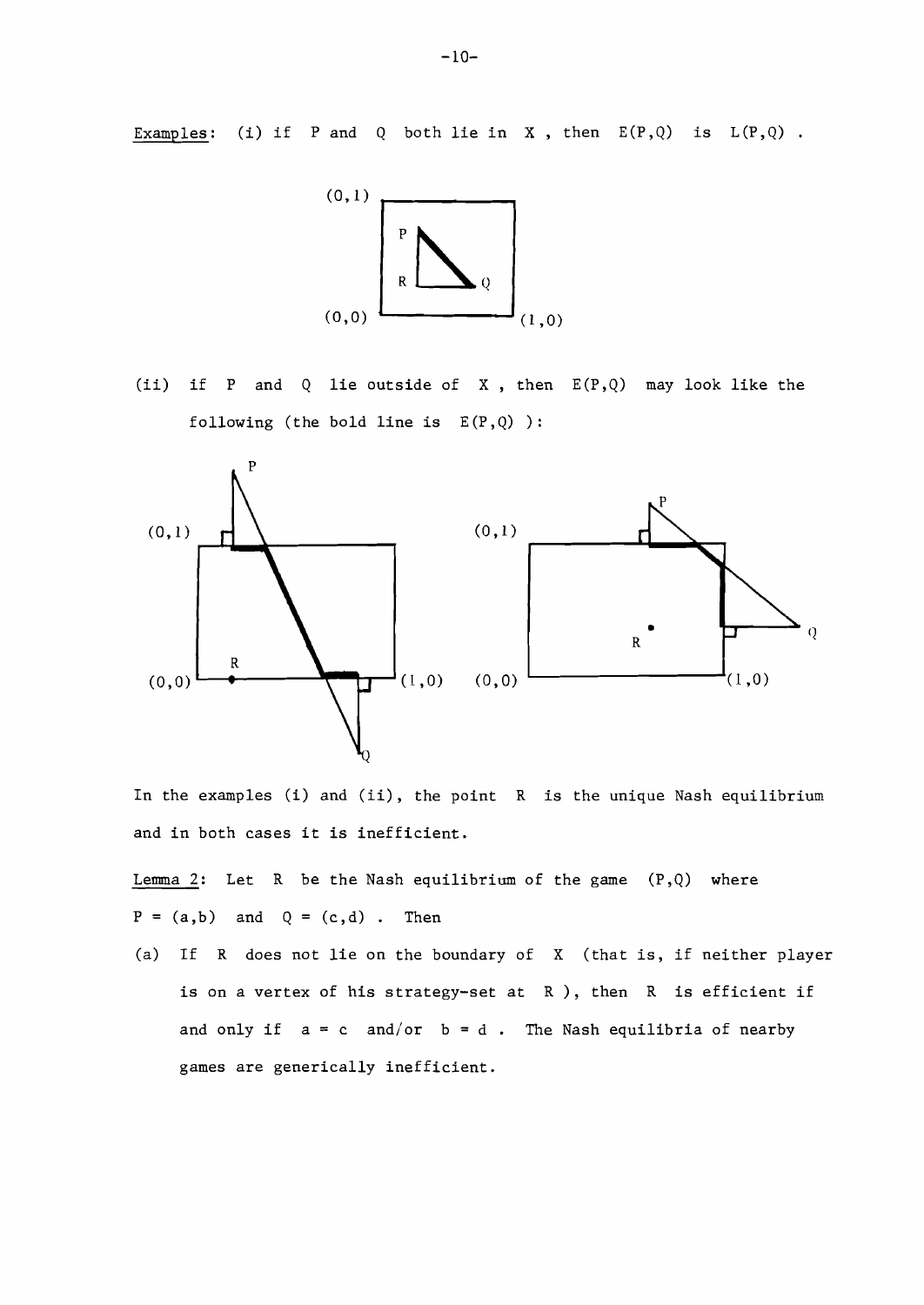(b) In the figure below, consider the three games  $(P,Q)$ ,  $(P', Q')$ , and  $(P''$ ,  $Q''$ ), with Nash equilibria  $R$ ,  $R'$ , and  $R''$  respectively. In these three cases, the Nash equilibrium is efficient and the Nash equilibria of all nearby games remain efficient. In all three cases, at least one player is at a vertex and in the game  $(P', Q')$ , the efficient set is reduced to a point.



Proof: This is easy to check using Lemma 1.

This example illustrates the following main points of the general theorem:

- (i) Nash equilibria are finite in number and vary continuously in u .
- (ii) Efficient Nash equilibria at which no player is on a vertex of his s trategy-set are not robust.
- (iii) Robust examples exist of efficient Nash equilibria where at least one player is on a vertex of his strategy-set.

Note that the submanifold of functions U satisfies condition (T.C.)\*, as is easily checked, and hence the above results are a consequence of the theorem plus remark **(3).**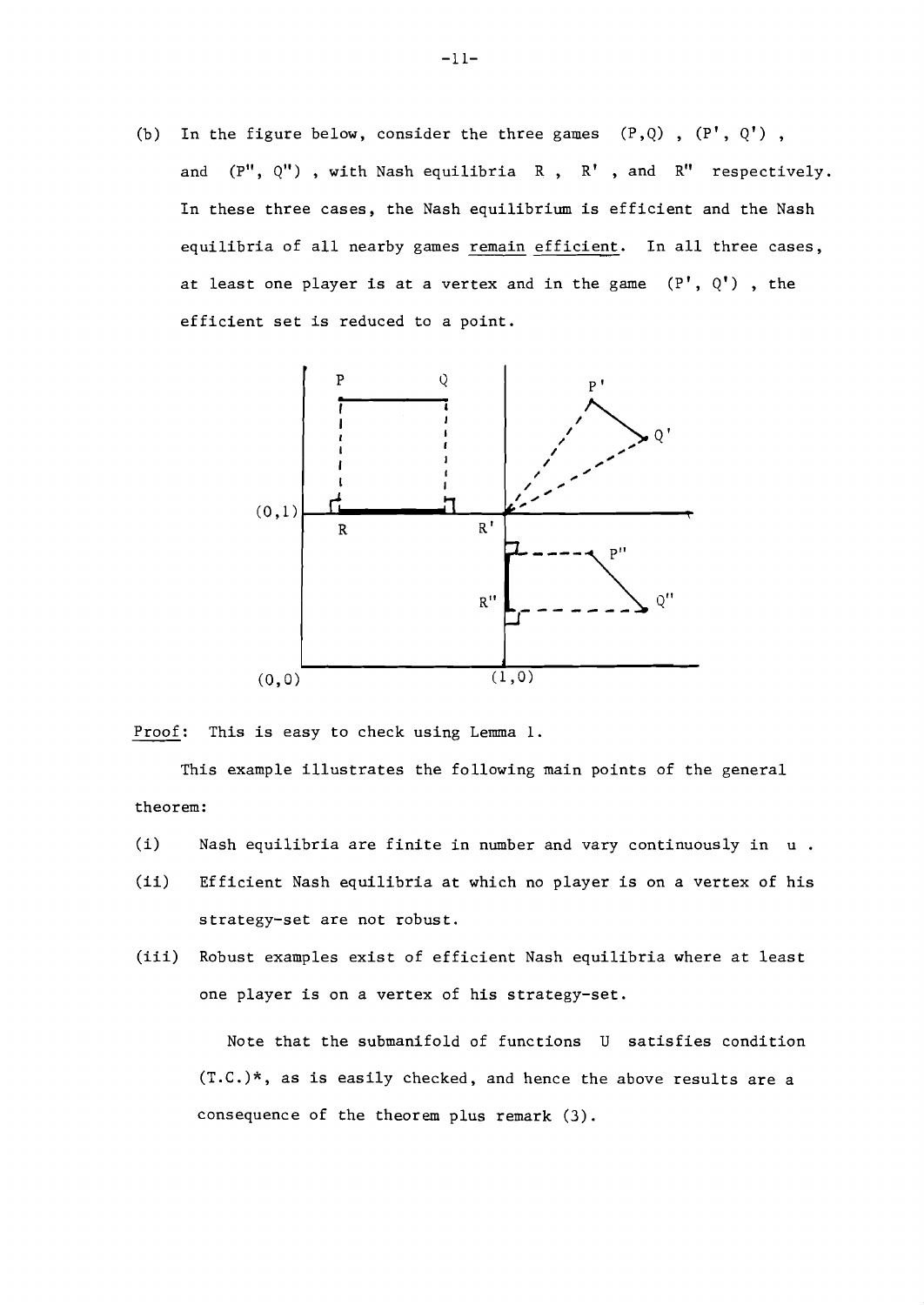## 4. Multi-matrix Games

These were introduced by Nash in *[4].* Each player i has a finite set  $K_i$  of "pure strategies" which we number for convenience as follows:

$$
K_{1} = \{1, ..., k(1)\}
$$
  
.  
.  
.  

$$
K_{i} = \{k(i-1) + 1, ..., k(i)\}
$$
  
.  
.  

$$
K_{n} = \{k(n-1) + 1, ..., k(n)\}
$$

Each  $K_i$  is now enlarged to a set  $X_i$  of "mixed strategies", which are simply probability distributions on  $K_i$  :

$$
X_{\mathbf{i}} = \{x \in R \mid x_i \in R \text{ and } x_j = 1, x_j \ge 0\}.
$$

K<sub>i</sub> we mean the Euclidean space of dimension card(K<sub>1</sub>) whose axes are indexed by the elements of  $K_i$ . We identify  $K_i$  with the set of vertices By R<sup><sup>1</sup> we mean the Euclidean space of dimension card(K<sub>1</sub>) whose axes<br>are indexed by the elements of K<sub>1</sub>. We identify K<sub>1</sub> with the set of vertices<br>of X<sub>1</sub> by associating  $j \in K_i$  with the point  $(0, ..., 0, 1, 0, ..., 0) \in R$ <sup>1</sup></sup> Let  $K = K_1 \times ... \times K_n$ . A multi-matrix game is specified by payoffs:  $a^1 \in R^K$  ,...,  $a^n \in R^K$  . For any  $k \in K$  ,  $a_k^i$  is the payoff to i if the n-tuple of pure strategies given by k are used. Given a<sup>1</sup>,..., a<sup>n</sup> we now define the payoffs  $\mathbb{I}_{a^1}$ , ...,  $\mathbb{I}_{a^n}$  on  $X = X_1 \times ... \times X_n$  as the expecta- $\langle 1\frac{1}{2}, |x_j|$   $\langle 2 \rangle$  i.e.,  $Z_i$  is an open set in  $R^i$  which contains the simplex  $X_i$ . Put  $Z = Z_1 \times ... \times Z_n$ . For  $a \in R^K$ , define  $II_a : Z \twoheadrightarrow R$  by

 $\Pi_{\mathbf{a}}(\mathbf{x}) = \sum_{\mathbf{k} \in \mathbf{K}} \mathbf{x}_{\mathbf{k}} \mathbf{a}_{\mathbf{k}}$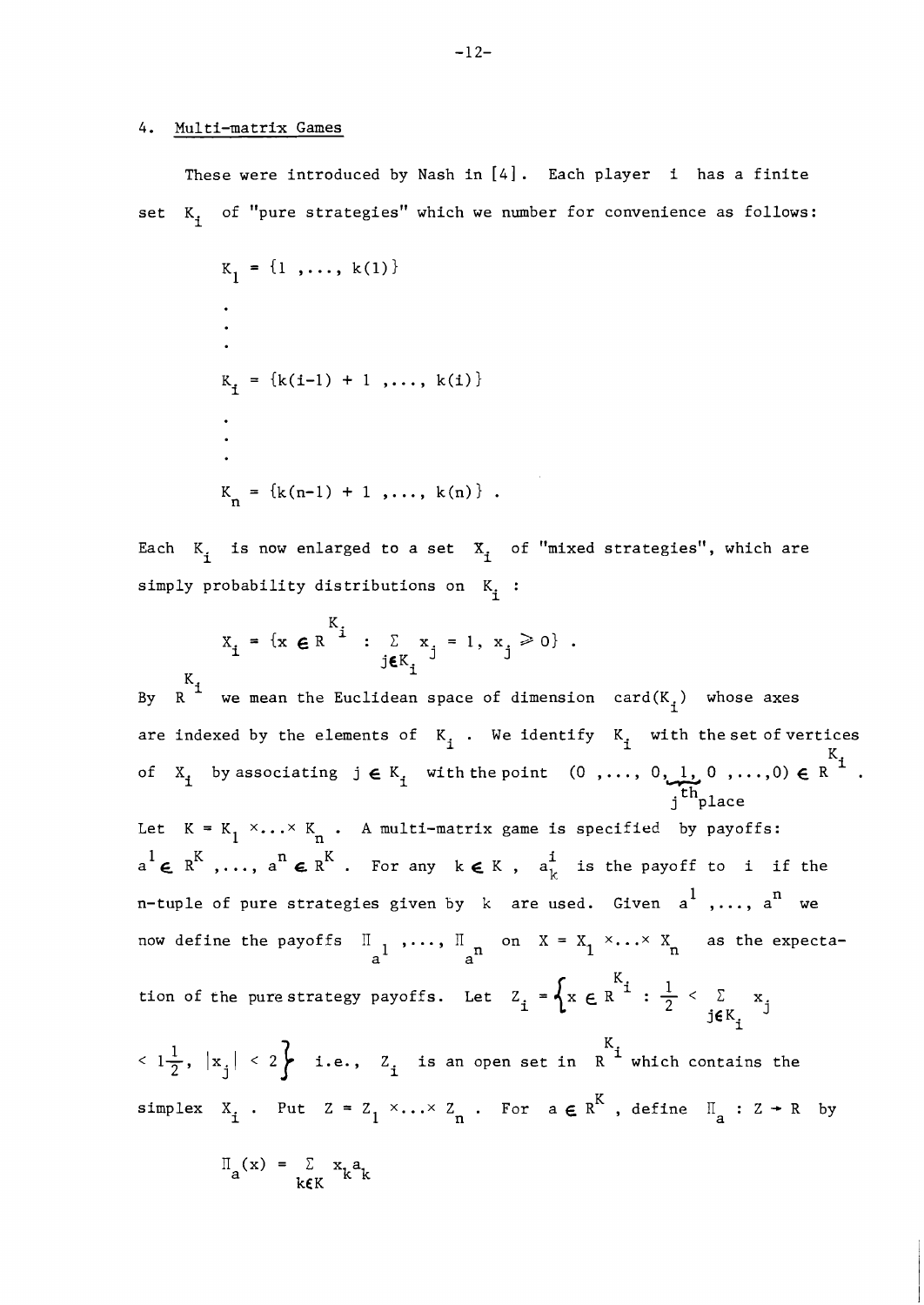where  $x_k$  denotes  $x_{j(1)} \times \cdots \times x_{j(n)}$  for  $k = (j(1), \ldots, j(n))$ . Then if  $a^i \in R^K$  is the payoff of i in the pure-strategy game,  $I_{a^i}$  restricted  $a^i$ to X gives his payoff in its "mixed extension."

To apply the Theorem to this context it will suffice to check that  $U = \{\Pi_{\mathbf{a}} : \mathbf{a} \in \mathbb{R}^K\}$  satisfies the  $(T.C.)^*$  condition for any  $\mathbf{z} \in \mathbb{Z}$  . Put  $L = K_1 U ... U K_n = \{1, ..., k(n)\}$ . For any  $j \notin L$ , let  $K^{-j} = K_1 \times ... \times K_{i-1} \times K_{i+1} \times ... \times K_n$  where i is such that jeed  $K_i$ . (Since L is a disjoint union, this is well-defined.) Also for any  $q = (\ell(1) , \ldots, \ell(i-1) , \ell(i+1) , \ldots, \ell(n))$  in  $K^{-j}$ , denote the element  $(\ell(1), \ldots, \ell(i-1), j, \ell(i+1), \ldots, \ell(n))$  of K by  $(q, j)$ . With this (Since L is a disjoint union, this is well-defined.) A<br>  $q = (\ell(1), ..., \ell(i-1), \ell(i+1), ..., \ell(n))$  in  $K^{-j}$ , den<br>
( $\ell(1), ..., \ell(i-1), j, \ell(i+1), ..., \ell(n))$  of K by (q<br>
motation, we see that  $\frac{\partial \Pi}{\partial x_j}(z) = \sum_{q \in K^{-j}} z_q a_{(q,j)}$  where

$$
z_{q} = z_{\ell(1)} \times \cdots \times z_{\ell(i-1)} \times z_{\ell(i+1)} \times \cdots \times z_{\ell(n)}
$$
 for  
 
$$
q = (\ell(1), \ldots, \ell(i-1), \ell(i+1), \ldots, \ell(n))
$$
 Take any  $v \in R^{L}$ .  
For each  $j = 1, \ldots, k(n)$  there is clearly a  $q(j) \in K^{-j}$  such that  $z_{q(j)} \neq 0$ .  
Now consider the path  $\prod_{a} t \mid_{t=0}^{l}$  where

$$
a_k^t = \begin{cases} a_k + (tv_j/z_q(j)) & \text{if } k = (q(j), j) \\ a_k & \text{otherwise} \end{cases}
$$

 $d_{\text{th}}$  otherwise<br>
Then  $\frac{d}{dt} ((D\Pi_{\text{at}})(z)) = v$ . This shows that U satisfies (T.C.)\* at any  $z \in Z$ .

By the Theorem there is an open dense set  $V_1$  of  ${(U)}^n \equiv (R^K)^n$  such that By the Theorem there is an open dense set  $V_1$  of  $(U)^n \equiv (R^k)^n$  suc<br>if  $(a^1, ..., a^n) = a \in V_1$  then (a) the N.E. of  $\Pi_a = (\Pi_{a^1}, ..., \Pi_{a^n})$ are finite in number, (b) if an N.E. of  $\overline{\mathbb{I}}_{\mathbf{a}}$  is efficient, there is at least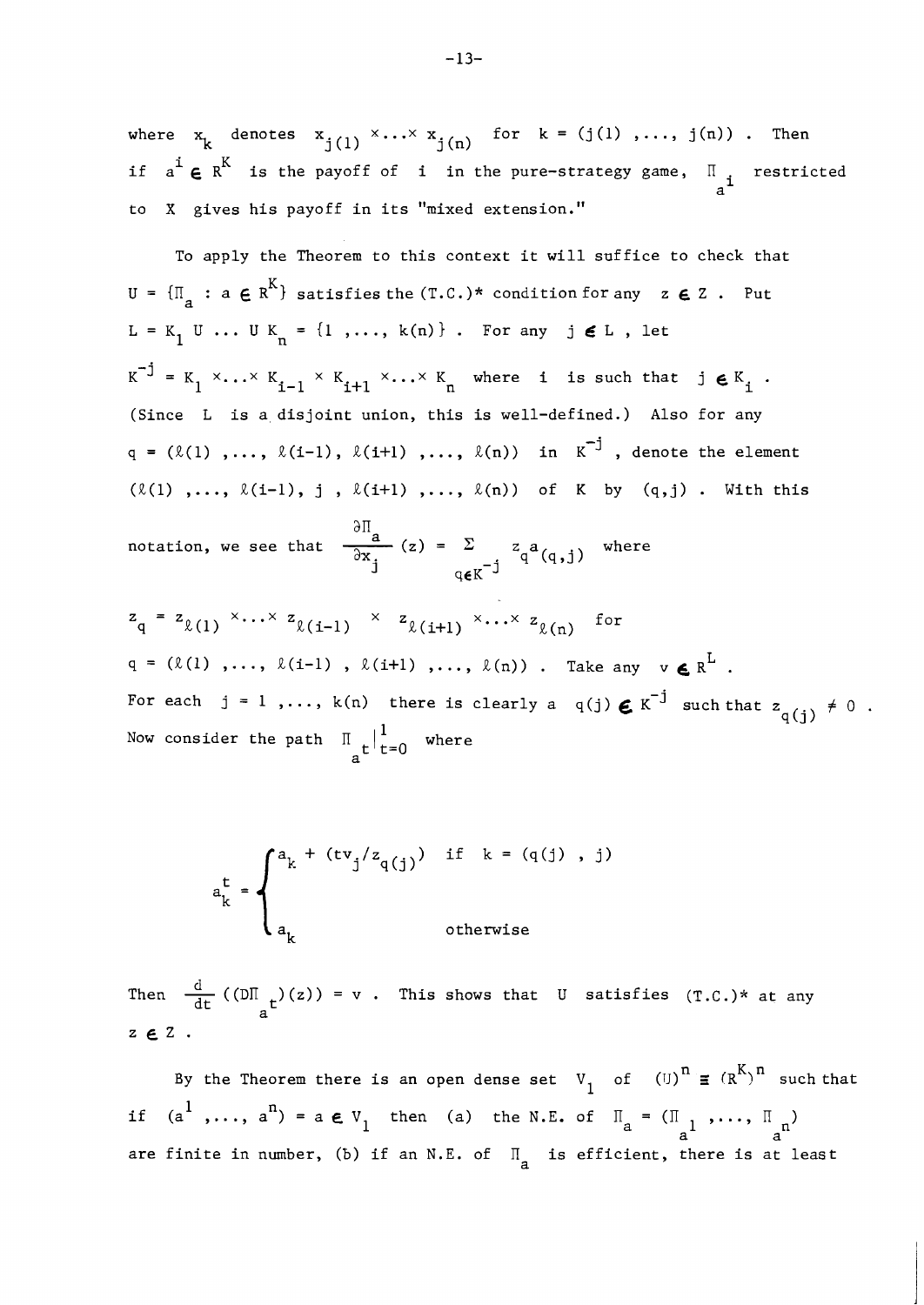one player who uses a pure strategy,  $(c)$  if an N.E. of  $\overline{\mathbb{I}}_a$  is strong, then at most one player's strategy is possibly not pure. To sharpen (c), let  $V_2$  be the subset of  $(U)^n$  given by

$$
V_2 = \{ (a^1, \ldots, a^n) \in (U)^n : a_k^{\ell} \neq a_k^{\ell}, \text{ if either } \ell \neq \ell \text{ or } k \neq k' \}.
$$

 $V_2$  is open and dense in (U)<sup>n</sup>. Moreover if  $x = (x_1, ..., x_n) \in X$  is an N.E. of  $\overline{\mathbb{I}}_a$  for  $a \in V_2$ , and if all but one of the players use pure strategies at this N.E., then clearly so does the remainding player. Let  $V = V_1 \cap V_2$ . We have proved

Theorem  $(Multi-Matrix)$ : There is an open dense set V of  $(U)^n$  such that, if a **E** V ,

- (a) the N.E. of  $\overline{\mathbb{I}}_a$  are finite in number\*
- (b) if an N.E. of  $\overline{\mathbb{I}}_a$  is efficient, then at least one player uses a pure strategy
- (c) if an N.E. of  $\overline{\mathbb{I}}_a$  is strong, then each player uses a pure strategy.
- 5. Generalizations

strategy<br>if an N.E. of  $\Pi_a$  is strong, then each player uses a pure strategy.<br>eneralizations<br>Consider a strategy-to-outcome map  $\Phi : S \longrightarrow Y$ , with player i's<br>ty u<sup>1</sup> defined on Y and bis payoff given by u<sup>1</sup>(0(s)) (i=1 Consider a strategy-to-outcome map  $\phi : S \longrightarrow Y$ , with player i's<br>utility  $u^{\mathbf{i}}$  defined on  $Y$ , and his payoff given by  $u^{\mathbf{i}}(\phi(s))$ , (i=l,..., n). (Our theorem focused on the special case when  $\Phi$  is the identity map.) If  $\dim S = \dim Y$  and  $\Phi$  has full rank, then it is clear that our theorem continues to hold by the same proof. However, if dim S > dim **Y** then  $N(u)$  will no longer be a finite set for generic  $u$ , but instead a finite union of submanifolds of positive codimension in S . Thus N(u) will not "miss" the efficient set  $\,$  E(u) . But it seems probable that (for a union of submanifolds of positive codimension in S . Thus  $N(u)$  will<br>not "miss" the efficient set  $E(u)$  . But it seems probable that (for a<br>generic choice of  $u$  and  $\phi$ ) the two sets  $N(u)$  and  $E(u)$  will have

<sup>\*</sup>  Finiteness--indeed oddness--of the mixed-strategy N.E. was established by different methods in **[3].**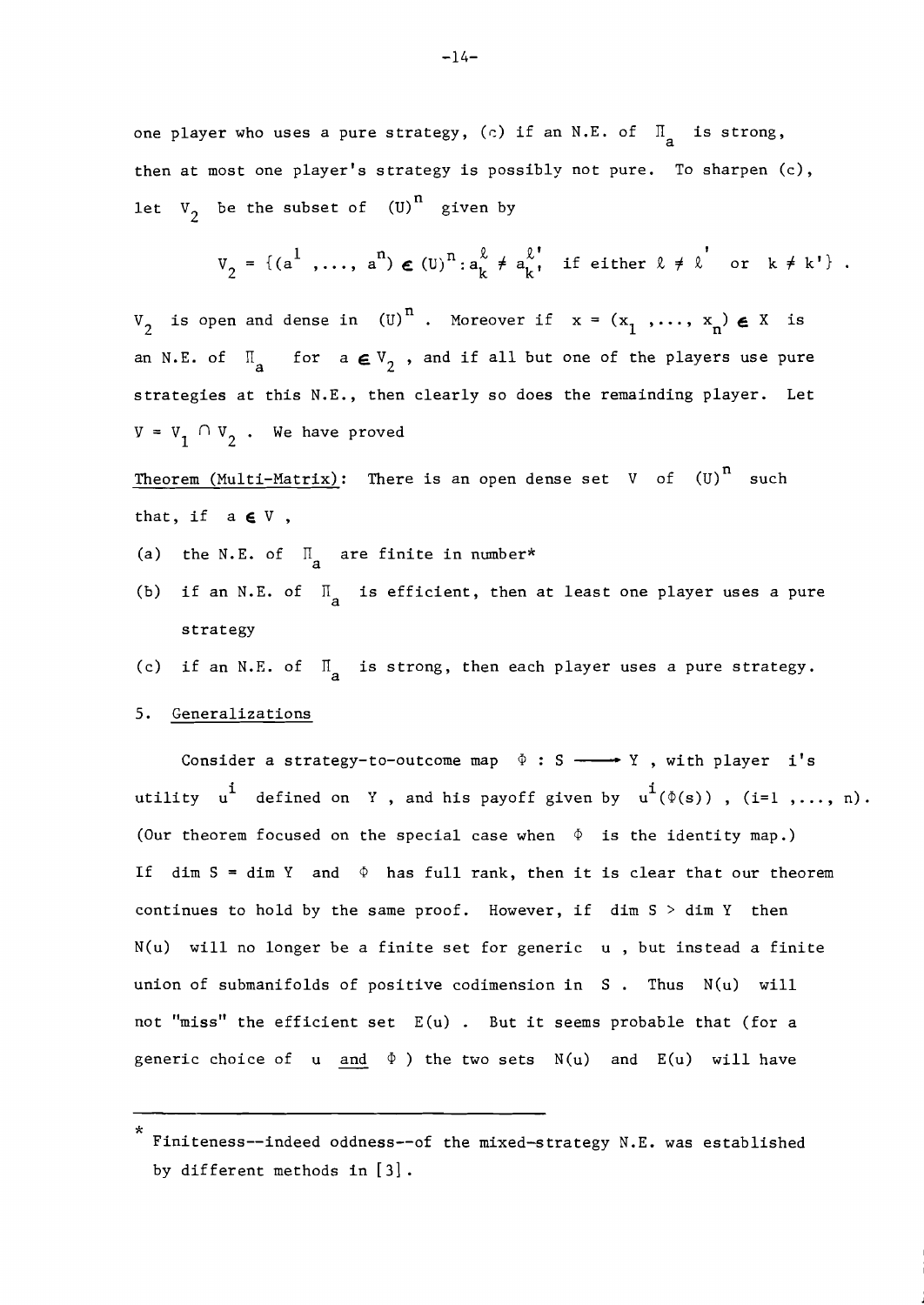transversal intersection. Therefore the efficient N.E. will constitute submanifolds of positive codimension within the N.E. manifolds, and the general feature of inefficiency of N.E. will still be maintained. We have not worked out the details of this picture.

#### APPENDIX

We recall the results used in this paper.

# Part 1 (the quotation is from  $[1]$ )

"Let X and Y be  $c^1$  manifolds,  $f : X \rightarrow Y$  a  $c^1$  map, and  $W \subset Y$ <br>a submanifold. We say that f is <u>transversal to</u> W <u>at a point</u>  $x \in X$ , in symbols: f $\overline{M}_x$  W, iff, where  $y = f(x)$ , either  $y \notin W$  or  $y \in W$  and

- (1) the inverse image  $(T_{\mathbf{x}}f)^{-1}(T_{\mathbf{y}}W)$  splits, and
- (2) the image  $(T_x f)(T_x X)$  contains a closed complement to  $T_y W$ in TY. Y

in T<sub>y</sub> .<br>We say f is <u>transversal to</u> W , in symbols: f  $\lambda$  W , iff f  $\lambda$ <sub>x</sub> W for every x *E* X .

Let A, X, and Y be  $C^r$  manifolds,  $C^r(X,Y)$  the set of  $C^r$ maps from X to Y, and  $\rho : A \rightarrow C^{r}(X,Y)$  a map. For a  $\epsilon A$  we write  $\rho_a$  instead of  $\rho(a)$  ; i.e.,  $\rho_a : X \rightarrow Y$  is a  $C^r$  map. We say  $\rho$  is a C<sup>r</sup> representation iff the evaluation map

$$
\mathrm{ev}_{\rho} \; : \; \mathrm{A} \times \mathrm{X} \twoheadrightarrow \mathrm{Y}
$$

given by

$$
\mathrm{ev}_{\rho}(a,x) = \rho_a(x)
$$

for  $a \in A$  and  $x \in X$  is a  $C^T$  map from  $A \times X$  to Y.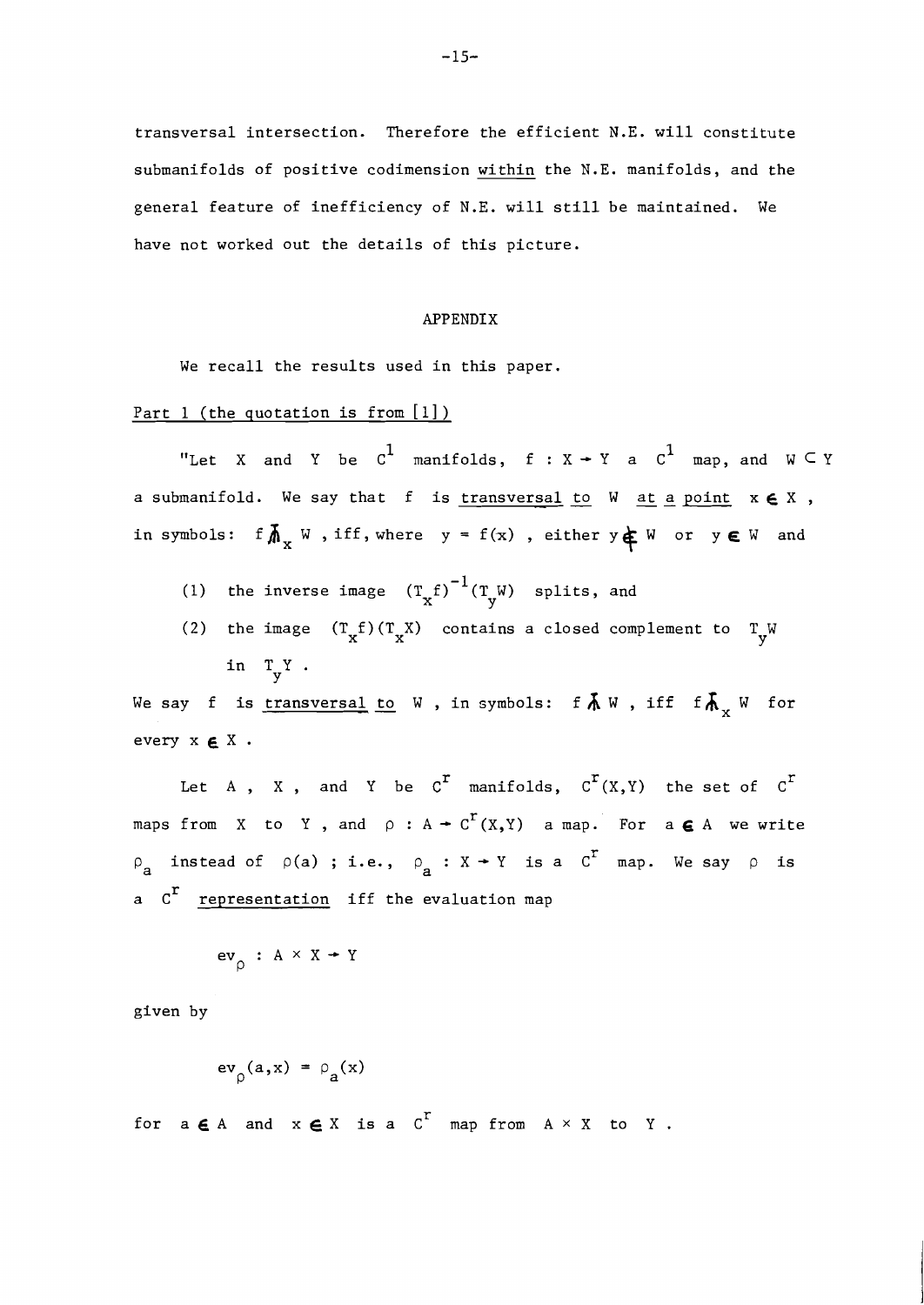Transversal Density Theorem. Let A, X, Y be  $C^r$  manifolds,  $\rho : A \rightarrow C^{r}(X,Y)$  a  $C^{r}$  representation,  $W \subseteq Y$  a submanifold (not necessarily closed), and  $\operatorname{\sf ev}_\rho : {\tt A} \times {\tt X} \twoheadrightarrow {\tt Y}$  the evaluation map. Define  $A_{IJ} \subseteq A$  by

$$
A_{\mathbf{W}} = \{ a \in A | \rho_a \mathbf{\hbar} \mathbf{W} \} .
$$

Assume that:

(1) X has finite dimension n and W has finite codimension  $q$  in  $Y$ ; **(2)** A and X are second countable; (3)  $r > max(0, n-q)$ ; (4)  $ev_{0} \uparrow w$ .

Then  $A_{11}$  is residual (and hence dense) in A.

Openness of Transversal Intersection. Let A, X, and Y be  $c^1$ manifolds with X finite dimensional,  $W \subseteq Y$  a closed  $C^1$  submanifold,  $K \subseteq X$  a compact subset of X, and  $\rho : A \rightarrow C^1(X,Y)$  a  $C^1$  pseudorepresentation. Then the subset  $A_{\kappa\omega} \subseteq A$  defined by

$$
A_{KW} = \{ a \in A | \rho_a \overline{A}_x W \text{ for } x \in K \}
$$

is open. This holds even if X is not finite dimensional, provided that  $\wp$  is a  $\text{ }c^1$  representation."

For our purposes, it is enough to note that every  $c^1$  representation is a  $\texttt{C}^1$  pseudorepresentation. Also  $\texttt{T}_\texttt{y}^{\texttt{W}}$  is the tangent space to W at y;  $T_x f : T_x X + T_y Y$  is the derivative map of f at x. See [1] for detailed definitions.